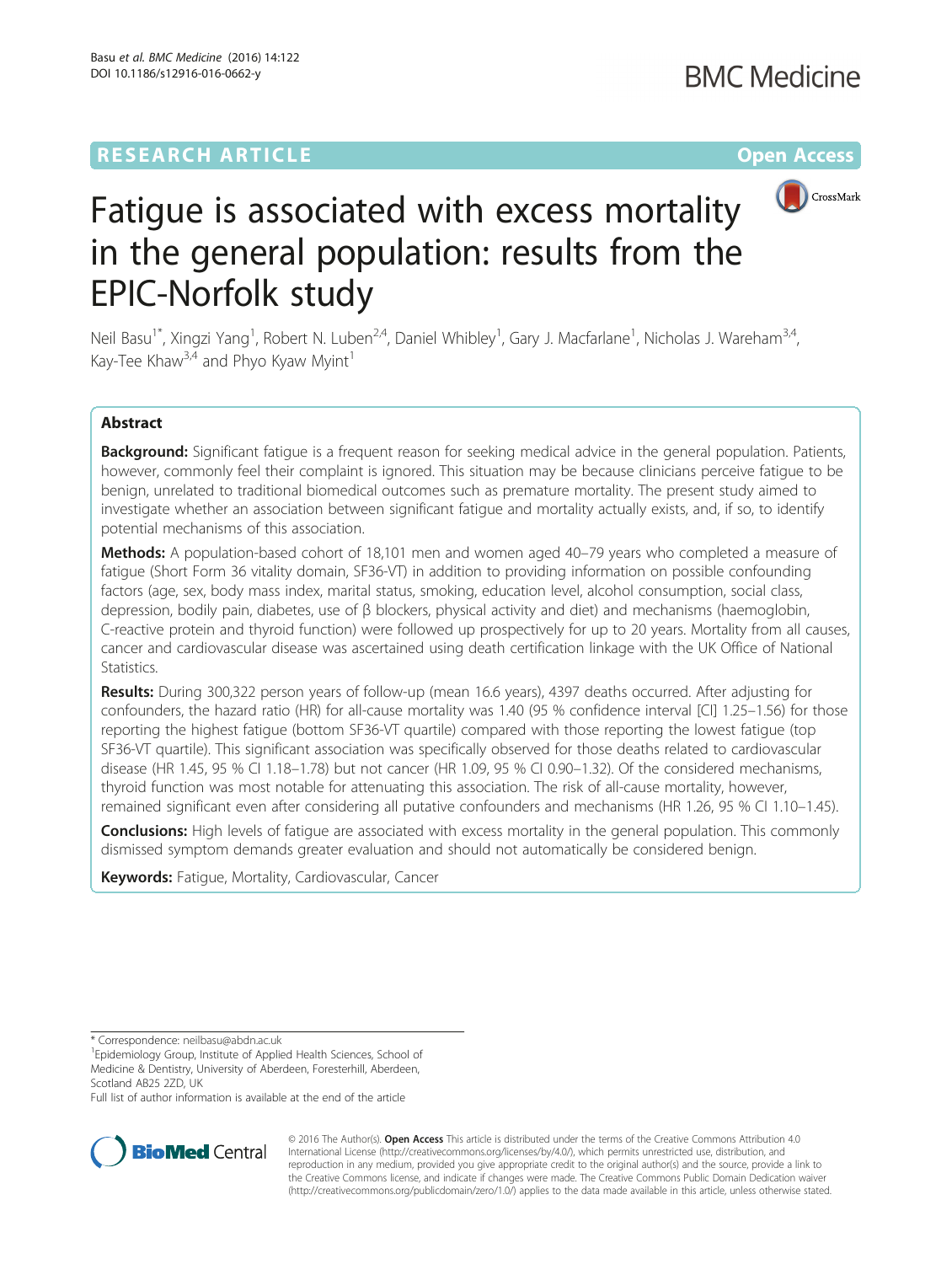#### Background

Fatigue is a normal experience, but for some persons its impact is profound, resulting in concerns regarding their health. In fact, fatigue is one of the commonest complaints reported in primary care, constituting up to 20 % of all presentations [[1](#page-7-0), [2](#page-7-0)] and the principal reason for consultation in 5-7 % of cases  $[1-3]$  $[1-3]$  $[1-3]$ .

The psychosocial consequences of fatigue are becoming increasingly recognised. It is strongly associated with poor long-term quality of life [\[4\]](#page-7-0) and work ability [\[5](#page-7-0)]. Indeed, excessively fatigued workers are estimated to cost employers \$136.4 billion/year in the USA alone [\[6](#page-7-0)]. Despite this, patients' commonly consider the symptom to be ignored by medical practitioners [[7](#page-7-0)] and approximately 75 % of these patients are not followed up [\[8](#page-7-0)]. It may be that doctors are justifiably selective in their follow-up of these patients; however, this paucity of attention may also reflect the perception that fatigue does not affect traditional biomedical outcomes such as premature mortality.

A few studies have reported a possible association between fatigue and mortality, although these suffer from significant methodological limitations: (1) small sample sizes which prohibit the inspection of cause-specific mortality, (2) non-generalisable samples, (3) the use of non-validated single item measures of fatigue which preclude evaluation of dose response and (4) a limited consideration of potential confounders and mechanisms, clearly crucial in the context of such a multifactorial symptom [[9, 10\]](#page-7-0).

So why could fatigue result in premature mortality? Some have plausibly hypothesised that fatigue leads to harmful changes in behaviour [\[9\]](#page-7-0). Alternatively, the underlying pathophysiology of the symptom itself could lead to poor outcomes – fatigue is a commonly recognised feature of dysfunctional physiology, for example it is a cardinal feature of low rates of metabolism due to hypothyroidism, which in turn is an established risk factor of cardiovascular disease (CVD)-related mortality [[11\]](#page-7-0).

The aim of this study was to describe and then understand the reasons for an association between fatigue and mortality (both all-cause and cause-specific) in a large prospective population-based cohort.

#### Methods

#### Study design and sample

Participants were drawn from the European Prospective Investigation into Cancer and Nutrition (EPIC)-Norfolk study. The study methodology and sample distribution have been previously reported in detail [\[12](#page-7-0)]. In brief, this prospective cohort study recruited members of the general population, aged 40–79 years at the baseline, using general practice age-sex registers from the region of Norfolk – a relatively stable and immobile population in the UK. Participants attended for baseline health assessments between 1993 and 1997 and have since been followed up by way of additional health assessments, questionnaires and national registry data linkage. Ethical approval was obtained from the Norwich Research Ethics Committee.

#### Prognostic factor of interest

Investigating the determinants of mortality is one of the aims of this cohort. In this specific study, the prognostic factor of interest was fatigue, defined according to the UK version of the Short Form 36 vitality domain (SF36- VT). Although there is no single accepted measure of fatigue, the SF36-VT is commonly used and validated in studies of both diseased and general populations [[13](#page-7-0), [14](#page-7-0)]. In fact, it is employed as a gold standard tool to support the development of other fatigue assessment instruments [[15](#page-7-0)]. Collected within the 18-month follow-up study questionnaire, the SF36-VT consists of four questions which refer to the previous 4 weeks: (1) Did you feel full of life? (2) Did you have a lot of energy? (3) Did you feel worn out? (4) Did you feel tired? These were summed and transformed into a 0–100 scale (where a high score represented low fatigue levels) using established scoring algorithms [[14](#page-7-0)]. For the purposes of analysis, the final scores were categorised according to quartiles derived from the whole sample.

#### Outcome ascertainment

Mortality was ascertained using death certification linkage with the UK Office of National Statistics (ONS) at follow-up (censored in 2013). In addition to data on allcause mortality, deaths specifically attributed to CVD (defined by International Classification of Disease [ICD], 9:401–448 or ICD 10:I10-I79) or cancer (defined by ICD 9:140–208 or ICD 10:C00-C97) were recorded.

#### Putative confounders/mechanisms

Multiple putative covariates, commonly considered by clinicians when evaluating the complaint of fatigue, were measured at baseline.

The mechanisms of fatigue are poorly described and some may also be considered confounders. We undertook a conservative approach by assuming that a factor fulfilling the statistical criteria for a confounding variable (i.e. a variable that is significantly associated with both fatigue and mortality) was a confounder. A covariate not fulfilling such criteria was considered to be a possible mechanism.

The covariates were collected by trained staff according to standardised protocols:

#### Self-reported measures

A survey capturing demographic and lifestyle information was conducted at baseline. This included age, gender and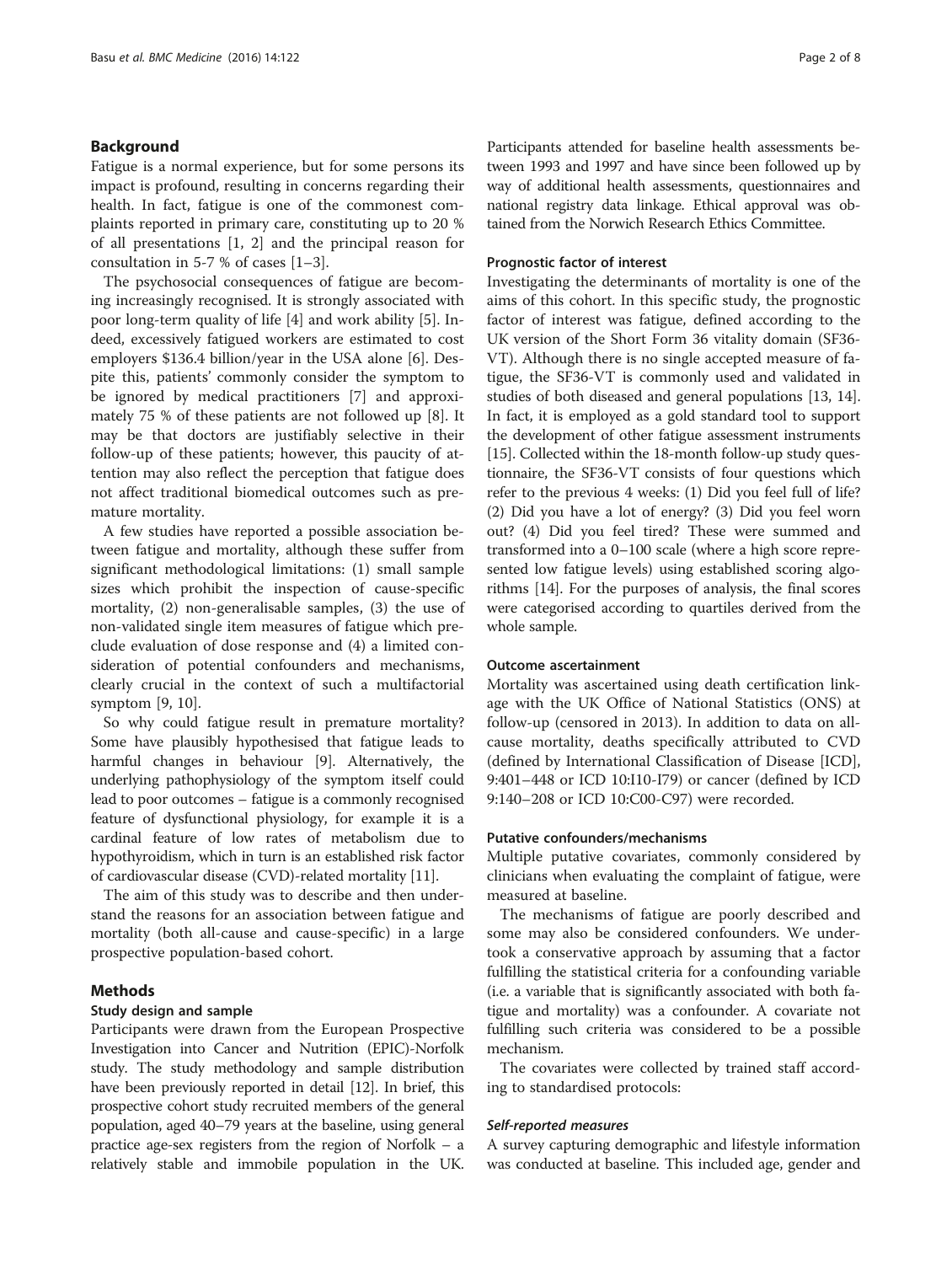marital status. As with previous EPIC analyses, social class was categorised according to the Registrar General's occupation classification scheme and further collapsed into manual or non-manual categories [[16](#page-7-0)]. Education status of participants was defined according to whether or not they reached A-level standard (the senior secondary education examination in England). Self-reported total alcohol consumption was quantified as the total units of alcohol (1 unit equates about 8 g) consumed in a week and smoking as current/non-current. In order to ascertain the prevalence of baseline morbidity, participants were asked 'Has your doctor ever told you have the following?' followed by a list of illnesses which included cancer, diabetes, depression, heart attack and stroke. The SF36 bodily pain domain (simultaneously collected with the SF36-VT) was scored and transformed to a 0–100 scale employing validated methods [\[14\]](#page-7-0). As with SF36-VT, a high score represented a good health state, that is, low pain. Physical activity was assessed using the EPIC-validated questionnaire [[17](#page-7-0)] which rated participants as inactive, moderately inactive, moderately active or active. The consumption of fruit and vegetables (g/day) was determined by the EPIC Food Frequency Questionnaire, also a previously welldescribed and validated tool [[18](#page-7-0)] which asks participants to quantify their average consumption of a number of food items over the past year. Medication use, including aspirin, was self-reported and captured in the baseline survey.

#### Clinical measures

Height and weight were assessed and the body mass index subsequently calculated (weight[kg]/(height[m<sup>2</sup>]). This has been categorised according to World Health Organisation definitions [[19](#page-7-0)].

Non-fasting blood samples were collected. AutoDELFIA time-resolved fluoroimmunoassay kits (Wallac, Finland) were used to assay thyroid-stimulating hormone (TSH) levels (hypothyroid status: >4.0 mU/l) in order to evaluate thyroid status; serum concentrations of the inflammatory marker C-reactive protein (CRP) were measured using a high-sensitivity assay on an Olympus AU640 Clinical Chemistry Analyser (Olympus UK Ltd, Watford, UK); and a Coulter MD18 Haematology Analyzer (Addenbrookes Hospital, Cambridge, UK) measured haemoglobin (Hb) status to enable assessment for anaemia (moderate anaemia defined as Hb < 110 g/L [[20](#page-7-0)]).

#### Statistical analysis

The cross-sectional relationship between quartiles of fatigue severity and other putative confounders was first described using Chi-squared tests (for categorical confounder data) and ANOVA (for continuous confounder data), as appropriate.

Cox proportional hazards models were then employed to examine the longitudinal relationships between quartiles of fatigue and subsequent all-cause mortality over the followup period. First, an unadjusted model was developed (model A). Then, participants with a history of significant CVD (stroke and/or myocardial infarction) or cancer at baseline were excluded in order to avoid major confounding (model B).

Using simple descriptive statistics, as appropriate, the associations between the covariates of interest and fatigue and mortality, respectively, were calculated. Those covariates statistically associated ( $p < 0.05$ ) with both SF36 vitality and mortality were considered to be confounders and those not were considered as possible mechanisms. Mechanistic factors are on the causal pathway between an exposure and an outcome; if adjusted for in the analysis, they will attenuate the observed exposure–outcome association. We tested our proposed 'putative mechanisms' by adjusting for them in the analysis with the expectation that if they are indeed mechanisms then the magnitude of association between fatigue and mortality will be reduced.

Confounders were grouped and introduced (model C) and then the influence of each possible mechanism was evaluated by submitting these, in isolation, to this model. Subsequently, all putative confounders and mechanisms were advanced together in a single model.

To better determine the precise causes of any observed mortality, the modelling process was repeated to examine the longitudinal relationship between quartiles of fatigue and subsequent (1) CVD-related mortality and (2) cancer-related mortality.

Last, models were re-run with the exclusion of all participants who died within 2 years of completing SF36-VT in order to investigate the potential for reverse causality, that is, the possibility of a significant subclinical disease causing fatigue.

Analyses were undertaken using SPSS version 22.0 (IBM, Chicago, IL, US). The proportional hazard assumption was checked by introducing an interaction term of time and vitality and was found not to be violated. All reported p-values are for two-sided significance tests and effect sizes are expressed as hazard ratios (HR) with 95 % confidence intervals (CI).

#### Results

Of the 25,639 participants who attended the baseline health assessment, complete SF36-VT data were available for 18,101. In this sample, there were a total of 4397 deaths (CVD: 1410, cancer: 1573, other causes: 1414) with over 300,322 person years of follow-up (mean 16.6 years).

Sample characteristics by SF36-VT quartile, where quartile 1 (SF36-VT: 76–100) represents low levels of fatigue and quartile 4 (SF36 VT: 0–49) represents high levels of fatigue, are described in Table [1.](#page-3-0) Quartile 1 participants were statistically more likely to be older, of female sex, married, obese, physically inactive, depressed,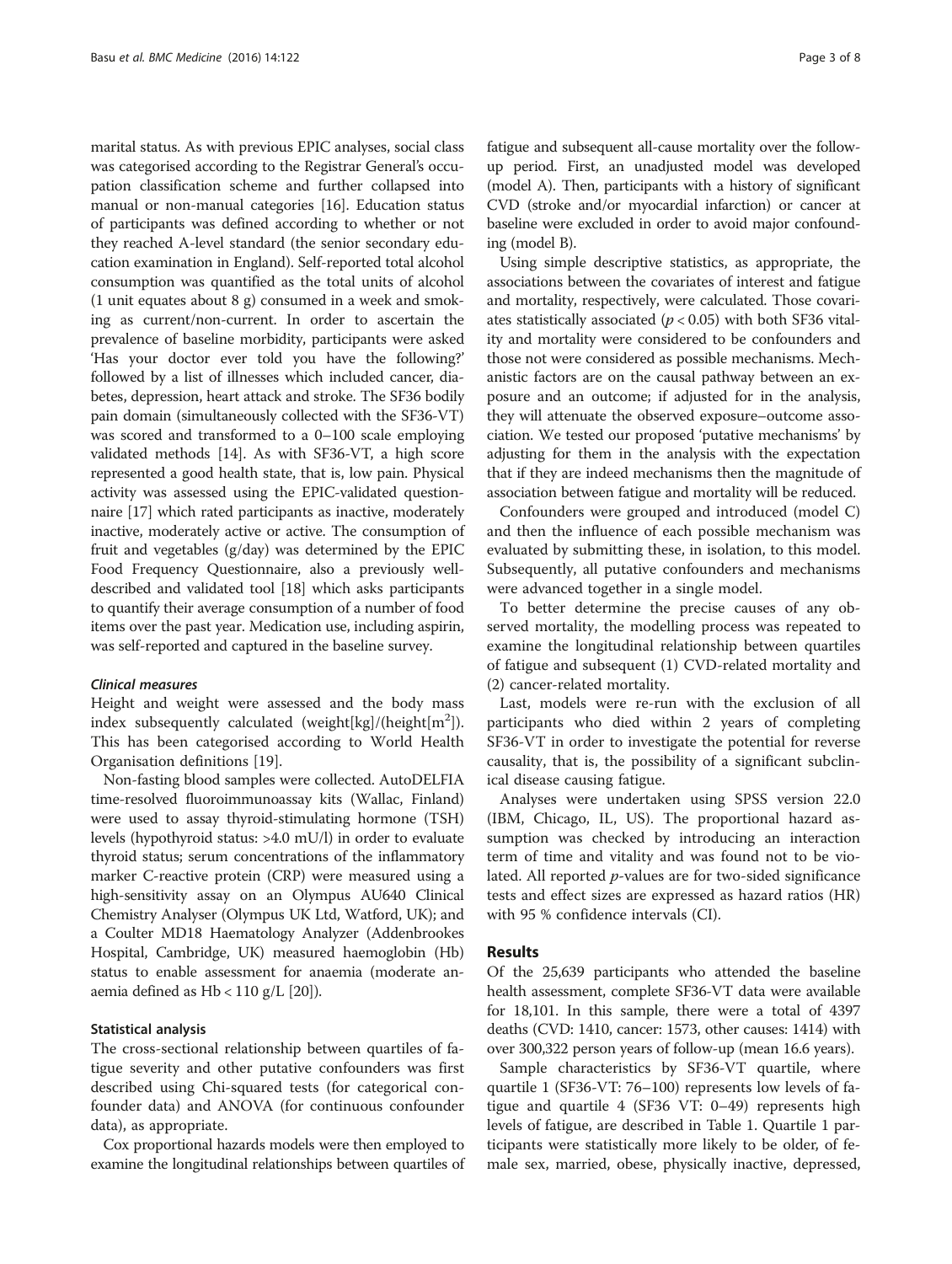<span id="page-3-0"></span>Table 1 Sample characteristics by SF36-VT quartiles of 18,101 EPIC-Norfolk participants

| Characteristic                          | Ν      | Total             | Q1 (76-100)       | $Q2(65 - 75)$     | $Q3(50-64)$       | Q4 (0-49)         | $p$ -value |
|-----------------------------------------|--------|-------------------|-------------------|-------------------|-------------------|-------------------|------------|
| Age <sup>a</sup> (years)                | 18,101 | $59.0 \pm 9.1$    | $59.2 \pm 8.7$    | $59.0 \pm 9.1$    | $59.2 \pm 9.3$    | $58.6 \pm 9.4$    | 0.008      |
| Sex                                     | 18,101 |                   |                   |                   |                   |                   | < 0.001    |
| Male                                    |        | 7943 (43.9)       | 2186 (49.7)       | 2322 (46.0)       | 1842 (40.9)       | 1593 (38.3)       |            |
| Female                                  |        | 10,158 (56.1)     | 2209 (50.3)       | 2725 (54.0)       | 2659 (59.1)       | 2565 (61.7)       |            |
| Body mass index (kg/m <sup>2</sup> )    | 18,064 |                   |                   |                   |                   |                   | < 0.001    |
| < 18.5                                  |        | 83 (0.5)          | 13(0.3)           | 19(0.4)           | 23(0.5)           | 28 (0.7)          |            |
| $18.5 - 25$                             |        | 7234 (40.1)       | 1891 (43.1)       | 2078 (41.2)       | 1721 (38.3)       | 1544 (37.3)       |            |
| $25 - 30$                               |        | 8123 (45.0)       | 2029 (46.3)       | 2289 (45.4)       | 2021 (44.9)       | 1784 (43.1)       |            |
| >30                                     |        | 2624 (14.5)       | 451 (10.3)        | 654 (13.0)        | 732 (16.3)        | 787 (19.0)        |            |
| Education                               | 18,094 |                   |                   |                   |                   |                   | < 0.001    |
| Lower than A-level                      |        | 8255 (45.6)       | 1912 (43.5)       | 2232 (44.3)       | 2065 (45.9)       | 2046 (49.2)       |            |
| At least A-level                        |        | 9839 (54.4)       | 2481 (56.5)       | 2812 (55.8)       | 2435 (54.1)       | 2111 (50.8)       |            |
| Married                                 | 18,009 |                   |                   |                   |                   |                   | < 0.001    |
| Yes                                     |        | 14,681 (81.5)     | 3613 (82.6)       | 4184 (83.4)       | 3648 (81.5)       | 3236 (78.2)       |            |
| No <sup>b</sup>                         |        | 3328 (18.5)       | 763 (17.4)        | 834 (16.6)        | 830 (18.5)        | 901 (21.8)        |            |
| Social Class                            | 17,757 |                   |                   |                   |                   |                   | < 0.001    |
| Manual                                  |        | 6725 (37.9)       | 1561 (36.2)       | 1778 (35.9)       | 1696 (38.4)       | 1690 (41.5)       |            |
| Non-manual                              |        | 11,032 (62.1)     | 2753 (63.8)       | 3178 (64.1)       | 2716 (61.6)       | 2385 (58.5)       |            |
| Physical activity                       | 18,101 |                   |                   |                   |                   |                   | < 0.001    |
| Inactive                                |        | 5226 (18.7)       | 1019 (23.2)       | 1321 (26.2)       | 1372 (30.5)       | 1514 (36.4)       |            |
| Moderately inactive                     |        | 5287 (23.3)       | 1246 (28.4)       | 1519 (30.1)       | 1324 (29.4)       | 1198 (28.8)       |            |
| Moderately active                       |        | 4210 (29.2)       | 1092 (24.8)       | 1230 (24.4)       | 1022 (22.7)       | 886 (20.8)        |            |
| Active                                  |        | 3378 (28.9)       | 1038 (23.6)       | 977 (19.4)        | 783 (17.4)        | 580 (13.9)        |            |
| Depression                              | 18,101 |                   |                   |                   |                   |                   | < 0.001    |
| Yes                                     |        | 2554 (14.1)       | 315 (7.2)         | 547 (10.8)        | 645 (14.3)        | 1047 (25.2)       |            |
| No                                      |        | 15,547 (85.9)     | 4080 (92.8)       | 4500 (89.2)       | 3856 (85.7)       | 3111 (74.8)       |            |
| Diabetes                                | 18,101 |                   |                   |                   |                   |                   | < 0.001    |
| Yes                                     |        | 392 (2.2)         | 77 (1.8)          | 92 (1.8)          | 101(2.2)          | 122(2.9)          |            |
| No                                      |        | 17,709 (97.8)     | 4318 (98.3)       | 4955 (98.2)       | 4400 (97.8)       | 4036 (97.1)       |            |
| Bodily pain (SF36)                      | 18,080 | $74.5 \pm 23.0$   | $87.7 \pm 15.5$   | $79.7 \pm 18.8$   | $70.7 \pm 21.8$   | $57.7 \pm 24.6$   | < 0.001    |
| Fruit and vegetable consumption (g/day) | 17,621 | $522.6 \pm 257.0$ | $539.8 \pm 270.6$ | $527.8 \pm 245.2$ | $517.8 \pm 252.9$ | $503.0 \pm 259.3$ | < 0.001    |
| Alcohol consumption (g/day)             | 17,621 | $8.6 \pm 12.7$    | $9.3 \pm 13.4$    | $9.1 \pm 12.8$    | $8.2 \pm 12.3$    | $7.7 \pm 12.4$    | < 0.001    |
| Beta blocker use                        | 18101  |                   |                   |                   |                   |                   | < 0.001    |
| Yes                                     |        | 1138 (6.3)        | 215 (4.9)         | 278 (5.5)         | 323 (7.2)         | 322 (7.7)         |            |
| No                                      |        | 16,963 (93.7)     | 4180 (95.1)       | 4769 (94.5)       | 4178 (92.8)       | 3836 (92.3)       |            |
| Thyroid stimulating hormone (mU/L)      | 9761   |                   |                   |                   |                   |                   | 0.265      |
| High $(24)$                             |        | 8857 (90.7)       | 2191 (90.35)      | 2445 (90.2)       | 2246 (91.7)       | 1975 (90.8)       |            |
| Low $(<4)$                              |        | 904 (9.3)         | 234 (90.7)        | 266 (9.8)         | 204(8.3)          | 200 (9.2)         |            |
| $CRP$ (mg/L)                            | 12,993 | $3.1 \pm 6.2$     | $3.1 \pm 5.6$     | $3.1 \pm 6.4$     | $2.9 \pm 5.4$     | $3.3 \pm 7.3$     | 0.223      |
| Haemoglobin (g/dL)                      | 12,971 |                   |                   |                   |                   |                   | 0.886      |
| High $(211)$                            |        | 12,793 (98.6)     | 3138 (98.7)       | 3553 (98.5)       | 3220 (98.7)       | 2882 (98.6)       |            |
| Low $(<11)$                             |        | 178 (1.37)        | 41(1.3)           | 54 (1.5)          | 43 (1.3)          | 40 (1.4)          |            |

p values indicate levels of significance across all quartiles

Data presented as mean (SD) for all continuous variables and number (%) for categorical variables<br><sup>a</sup>at SF36 completion <sup>b</sup>includes single, widowed, seperated and divorced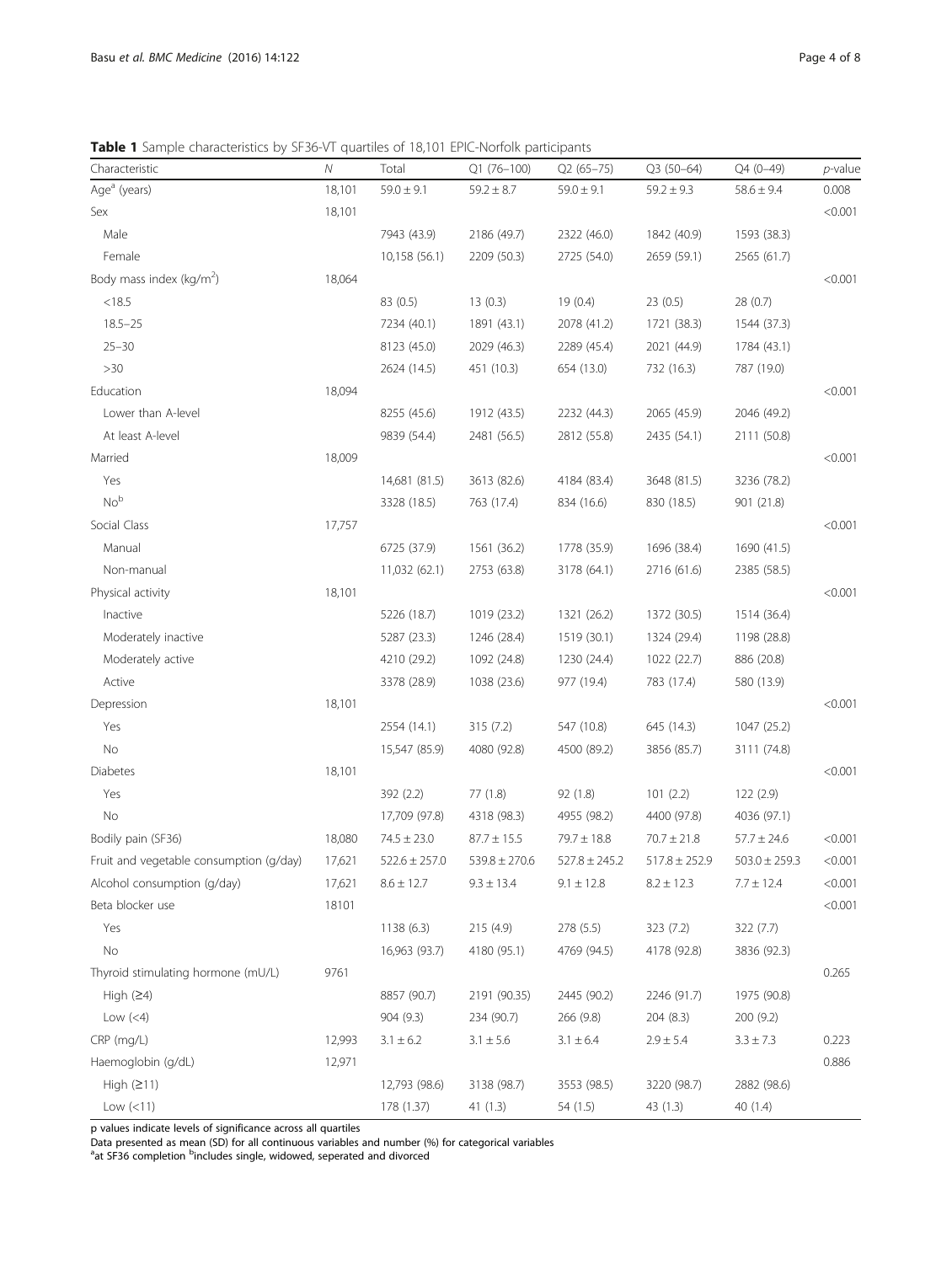report higher pain, and consume more fruit and vegetables when compared to those within quartile 4. In contrast, laboratory measures such as TSH, CRP and Hb were not statistically different across fatigue quartiles and so were not considered to be confounders. All other covariates fulfilled the criteria for confounding (Additional file [1:](#page-7-0) Table S1).

Table 2 shows the absolute risks and hazard ratios for all-cause mortality by quartiles of SF36-VT. All models consistently indicated that participants reporting the highest fatigue (SF36-VT quartile 4) were at significantly higher risk of mortality over the follow-up period than those reporting the lowest fatigue (SF36-VT quartile 1). The magnitude of this risk following exclusion of those with a history of CVD ( $n = 1533$ ) and cancer ( $n = 1410$ ) and then adjustment of other confounders (model C: HR 1.40, 95 % CI 1.25–1.56) was attenuated by thyroid function (model E: HR 1.26, 95 % CI 1.10–1.45) and less so by CRP (model F: HR 1.39, 95 % CI 1.21–1.60).

On further inspection of disease-specific causes of mortality, participants with high fatigue were at greater risk of CVD-related death (Table [3\)](#page-5-0) (model C: confounder adjusted HR 1.45, 95 % CI 1.18–1.78).

In contrast, no significantly increased risk of cancerrelated deaths was observed in any of the adjusted models (Table [4](#page-5-0)). Because cancer and CVD accounted for the majority of deaths, the apparent excess of mortality associated with fatigue appears to be mostly driven by CVD-related deaths. As with all-cause mortality, thyroid function (model E: HR 1.31, 95 % CI 1.03–1.68) and CRP (model F: HR 1.38, 95 % CI 1.07–1.79) attenuated the association between high fatigue and mortality over the period of follow-up. Despite adjusting for all putative confounders and mechanisms, the risk remained pronounced for both all-cause mortality (fully adjusted: HR 1.24, 95 % CI 1.05–1.46) and a similar magnitude of risk for CVDrelated mortality (fully adjusted: HR 1.26, 95 % 0.93–1.70).

Finally, the effect of excluding all deaths occurring within 2 years of follow-up ( $n = 4$ ) upon the final models was negligible.

#### **Discussion**

In this large population-based prospective study with long-term follow-up, fatigue was significantly associated with premature mortality, even after adjusting for multiple potential confounders. Compared with those in the lowest quartile of reported fatigue levels, participants in the highest quarter of reported fatigue levels had a 40 % higher risk of premature mortality. This association was observed for CVD-related, but not cancer-related, deaths. Thyroid status and CRP level attenuated these associations although these do not entirely explain the mechanisms which underpin this concerning observation.

As with all studies of this nature, the results must be considered in the context of some possible limitations.

First, although general practices in the UK are considered ideal population sample frames (because almost all

Table 2 The risks of all-cause mortality by SF36 vitality score in the EPIC-Norfolk study

| Mortality                                                                  | N(%                  | SF36 vitality score quartile |                     |                     |                     |         |
|----------------------------------------------------------------------------|----------------------|------------------------------|---------------------|---------------------|---------------------|---------|
|                                                                            |                      | $76 - 100$                   | $65 - 75$           | $50 - 64$           | $0 - 49$            |         |
| Model A: unadjusted full dataset<br>HR (95 % CI)                           | 4397/18,101 (24.3 %) | 928/4395 (21.1 %)            | 1103/5047 (21.9 %)  | 1154/4501 (25.6 %)  | 1212/4158 (29.1 %)  | < 0.001 |
|                                                                            |                      | 1 (reference)                | $1.04(0.96 - 1.14)$ | $1.27(1.17-1.39)$   | $1.49(1.36 - 1.62)$ |         |
| Model B: unadjusted with removal<br>of baseline CVD/cancer<br>HR (95 % CI) | 3637/16,409 (22.2 %) | 825/4097 (20.1 %)            | 945/4657 (20.3 %)   | 944/4049 (23.3 %)   | 923/3606 (25.6 %)   | < 0.001 |
|                                                                            |                      | 1 (reference)                | $1.01(0.92 - 1.11)$ | $1.20(1.10-1.32)$   | $1.34(1.22 - 1.47)$ |         |
| Model C: confounders<br>HR (95 % CI)                                       | 3388/15,577 (21.8 %) | 771/3899 (19.8 %)            | 886/4442 (19.9 %)   | 880/3837 (22.9 %)   | 851/3399 (25.0 %)   | < 0.001 |
|                                                                            |                      | 1 (reference)                | $1.02(0.93 - 1.13)$ | $1.21(1.10-1.34)$   | $1.40(1.25 - 1.56)$ |         |
| Model D: confounders + Hb<br>HR (95 % CI)                                  | 3388/15,577 (21.8 %) | 771/3899 (19.8 %)            | 886/4442 (19.9 %)   | 880/3837 (22.9 %)   | 851/3399 (25.0 %)   | < 0.001 |
|                                                                            |                      | 1(reference)                 | $1.01(0.91 - 1.13)$ | $1.24(1.12 - 1.39)$ | $1.40(1.24 - 1.58)$ |         |
| Model F: confounders + TSH<br>HR (95 % CI)                                 | 3388/15,577 (21.8 %) | 771/3899 (19.8 %)            | 886/4442 (19.9 %)   | 880/3837 (22.9 %)   | 851/3399 (25.0 %)   | < 0.001 |
|                                                                            |                      | 1 (reference)                | $0.97(0.86 - 1.09)$ | 1.23 (1.09-1.39)    | $1.26(1.10-1.45)$   |         |
| Model F: confounders + CRP<br>HR (95 % CI)                                 | 3388/15,577 (21.8 %) | 771/3899 (19.8 %)            | 886/4442 (19.9 %)   | 880/3837 (22.9 %)   | 851/3399 (25.0 %)   | < 0.001 |
|                                                                            |                      | 1 (reference)                | $1.06(0.94 - 1.19)$ | $1.24(1.10-1.40)$   | $1.39(1.21 - 1.60)$ |         |
| Model G: confounders + Hb,<br>CRP, TSH<br>HR (95 % CI)                     | 3388/15,577 (21.8 %) | 771/3899 (19.8 %)            | 886/4442 (19.9 %)   | 880/3837 (22.9 %)   | 851/3399 (25.0 %)   | 0.001   |
|                                                                            |                      | 1 (reference)                | $1.00(0.87 - 1.15)$ | $1.26(1.09 - 1.46)$ | $1.24(1.05 - 1.46)$ |         |

<sup>a</sup>Across quartiles

Model A: unadjusted; Model B: unadjusted with removal of baseline CVD/cancer; Model C: Model B + statistically proven confounders – age, gender, body mass index, marital status, smoking, education, alcohol, social class, diet, physical activity, beta blocker, depression, pain, diabetes; Model D: Model C plus Hb adjusted; Model E: Model C plus TSH adjusted; Model F: Model C plus CRP adjusted; Model G: Model C plus Hb, CRP and TSH adjusted

CI confidence interval, CRP C-reactive protein, CVD cardiovascular disease, Hb haemoglobin, HR hazard ratio, TSH thyroid-stimulting hormone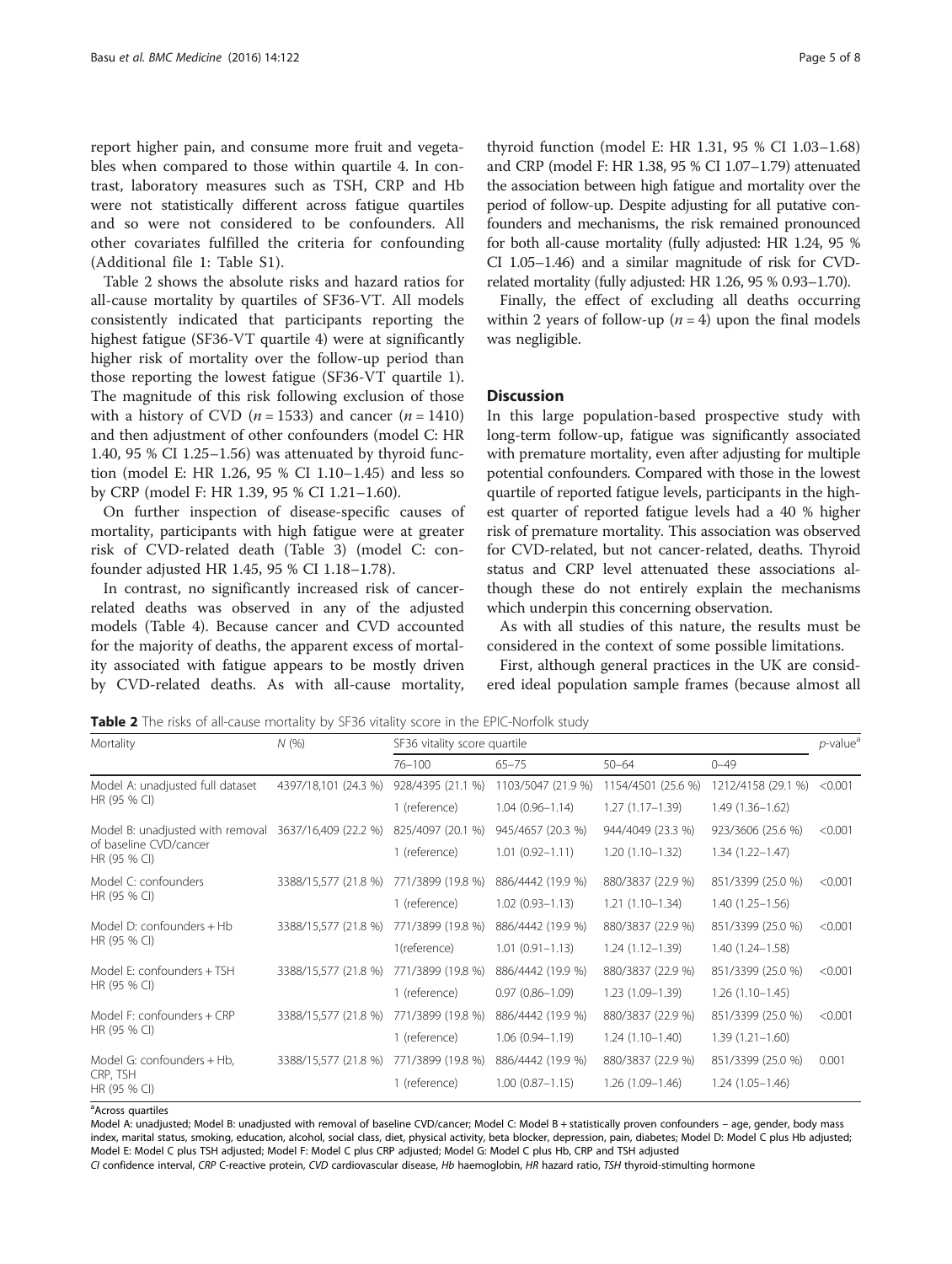<span id="page-5-0"></span>Table 3 The risks of cardiovascular disease related mortality by SF-36 vitality score in the EPIC-Norfolk study

| Mortality                                                                  | SF-36 vitality score quartiles |                     |                     |                     |         |  |
|----------------------------------------------------------------------------|--------------------------------|---------------------|---------------------|---------------------|---------|--|
|                                                                            | $76 - 100$                     | $65 - 75$           | $50 - 64$           | $0 - 49$            |         |  |
| Model A: unadjusted full dataset<br>HR (95 % CI)                           | 1 (reference)                  | $0.98(0.84 - 1.15)$ | $1.25(1.07-1.46)$   | $1.63(1.40-1.89)$   | < 0.001 |  |
| Model B: unadjusted with removal<br>of baseline CVD/cancer<br>HR (95 % CI) | 1 (reference)                  | $0.92(0.77 - 1.09)$ | $1.18(1.00 - 1.40)$ | $1.41(1.19 - 1.67)$ | < 0.001 |  |
| Model C: confounders<br>HR (95 % CI)                                       | 1 (reference)                  | $0.93(0.78 - 1.12)$ | $1.21(1.00-1.45)$   | $1.45(1.18 - 1.78)$ | < 0.001 |  |
| Model D: confounders + Hb<br>HR (95 % CI)                                  | 1(reference)                   | $0.93(0.77 - 1.13)$ | $1.21(1.00-1.48)$   | $1.43(1.15 - 1.78)$ | < 0.001 |  |
| Model E: confounders + TSH<br>HR (95 % CI)                                 | 1 (reference)                  | $0.85(0.68 - 1.05)$ | $1.22(0.98 - 1.52)$ | $1.31(1.03 - 1.68)$ | 0.001   |  |
| Model F: confounders + CRP<br>HR (95 % CI)                                 | 1 (reference)                  | $0.96(0.77 - 1.20)$ | $1.16(0.92 - 1.45)$ | 1.38 (1.07-1.79)    | 0.021   |  |
| Model G: confounders + Hb, CRP, TSH<br>HR (95 % CI)                        | 1 (reference)                  | $0.84(0.64 - 1.09)$ | 1.20 (0.92-1.56)    | $1.26(0.93 - 1.70)$ | 0.025   |  |

<sup>a</sup>Across quartiles

Model A: unadjusted; Model B: unadjusted with removal of baseline CVD/cancer; Model C: Model B + statistically proven confounders – age, gender, body mass index, marital status, smoking, education, alcohol, social class, diet, physical activity, beta blocker, depression, pain, diabetes; Model D: Model C plus Hb adjusted; Model E: Model C plus TSH adjusted; Model F: Model C plus CRP adjusted; Model G: Model C plus Hb, CRP and TSH adjusted

CI confidence interval, CRP C-reactive protein, CVD cardiovascular disease, Hb haemoglobin, HR hazard ratio, TSH thyroid-stimulting hormone

people are registered to a general practitioner through the National Health Service), only 40–45 % of registrants provided baseline data, of which approximately 30 % did not complete the SF36-VT questionnaire. Nonetheless, previous descriptions of this cohort have failed to identify significant differences in population characteristics when compared to other national samples, except for a slightly lower prevalence of smokers [[12\]](#page-7-0), and no material differences in background characteristics were identified between SF36-VT responders and non-responders.

Overall, these results appear generalisable when applied to middle- to old-aged members of the general population, although, owing to the study design, they are unlikely to fully apply to typical healthcare attendees principally presenting with significant fatigue. It is anticipated that such persons will complain of more severe levels of fatigue compared to this study's modest definition of high fatigue (a self-reported score within the top 25 % of the general population over a period of 1 month). Chronic fatigue disorders, for example, are frequently

Table 4 The risks of cancer related mortality by SF36 vitality score in the EPIC-Norfolk study

| Mortality                                                                  | SF36 vitality score quartiles |                     |                     |                     |       |  |
|----------------------------------------------------------------------------|-------------------------------|---------------------|---------------------|---------------------|-------|--|
|                                                                            | $76 - 100$                    | $65 - 75$           | $50 - 64$           | $0 - 49$            |       |  |
| Model A: unadjusted full dataset<br>HR (95 % CI)                           | 1 (reference)                 | $0.97(0.84 - 1.16)$ | $1.16(1.01 - 1.33)$ | $1.10(0.95 - 1.27)$ | 0.043 |  |
| Model B: unadjusted with removal<br>of baseline CVD/cancer<br>HR (95 % CI) | 1 (reference)                 | $0.95(0.82 - 1.10)$ | $1.10(0.95 - 1.28)$ | $0.98(0.83 - 1.15)$ | 0.237 |  |
| Model C: confounders<br>HR (95 % CI)                                       | 1 (reference)                 | $0.96(0.83 - 1.13)$ | $1.14(0.96 - 1.34)$ | $1.09(0.90 - 1.32)$ | 0.185 |  |
| Model D: confounders $+$ Hb<br>HR (95 % CI)                                | 1(reference)                  | $0.94(0.79 - 1.11)$ | $1.16(0.97 - 1.38)$ | $1.12(0.91 - 1.38)$ | 0.086 |  |
| Model E: confounders + TSH<br>HR (95 % CI)                                 | 1 (reference)                 | $0.91(0.75 - 1.10)$ | $1.13(0.93 - 1.38)$ | $0.98(0.77 - 1.24)$ | 0.132 |  |
| Model $F:$ confounders $+$ CRP<br>HR (95 % CI)                             | 1 (reference)                 | $1.06(0.88 - 1.27)$ | $1.18(0.97 - 1.44)$ | $1.09(0.87 - 1.37)$ | 0.385 |  |
| Model G: confounders + Hb, CRP, TSH<br>HR (95 % CI)                        | 1 (reference)                 | $1.04(0.84 - 1.29)$ | $1.19(0.95 - 1.51)$ | $0.86(0.65 - 1.15)$ | 0.081 |  |

<sup>a</sup>Across quartiles

Model A: unadjusted; Model B: unadjusted with removal of baseline CVD/cancer; Model C: Model B + statistically proven confounders – age, gender, body mass index, marital status, smoking, education, alcohol, social class, diet, physical activity, beta blocker, depression, pain, diabetes; Model D: Model C plus Hb adjusted; Model E: Model C plus TSH adjusted; Model F: Model C plus CRP adjusted; Model G: Model C plus Hb, CRP and TSH adjusted

CI confidence interval, CRP C-reactive protein, CVD cardiovascular disease, Hb haemoglobin, HR hazard ratio, TSH thyroid-stimulting hormone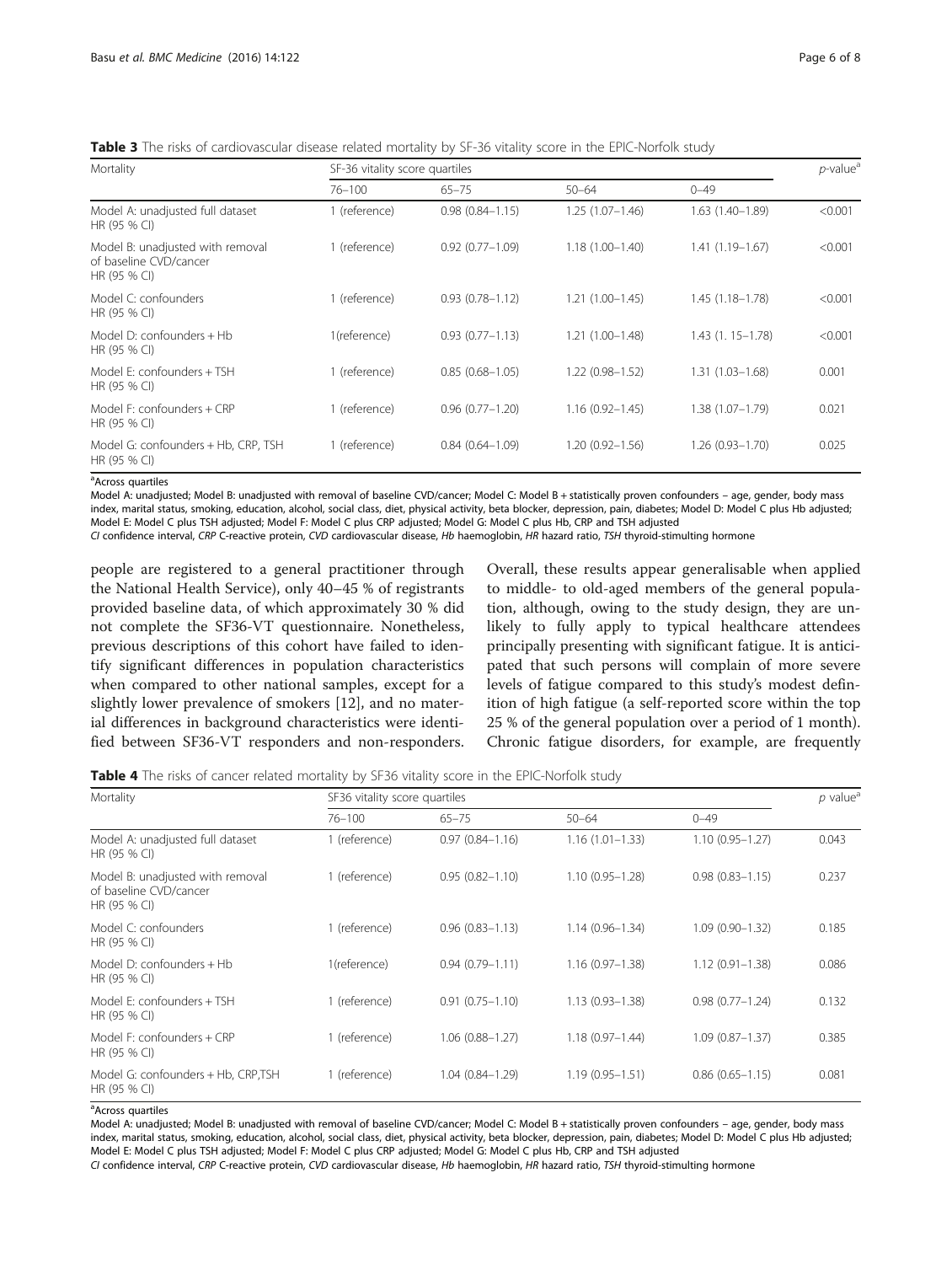characterised as disabling and lasting for >6 months [[21\]](#page-7-0). Because our data evidences a consistent dose response between fatigue severity and mortality, these patients are likely to be at even greater risk of premature death in comparison to the population described in this study. These data may, however, not be used to infer the prognosis of patients with chronic fatigue syndrome because information on total fatigue duration was not measured and this may also represent a distinct disorder. Indeed, recent evidence suggests that such patients have a different risk factor profile compared to the general population in terms of mortality causes [\[22\]](#page-7-0).

Second, there is the potential for pre-existing baseline morbidities, especially CVD, to exaggerate the true association between fatigue and premature mortality. We attempted to address such reverse causality within the analysis by excluding participants who reported baseline CVD and cancer. To further exclude the influence of possible subclinical disease, deaths within 2 years were excluded and baseline aspirin use, a surrogate marker of high CVD risk, was submitted as a covariate. Neither resulted in a meaningful modification of the final models.

Third, there are potential measurement errors in the assessment of exposures. We only used a single measure at one time point to assess each confounder and so did not take into account possible changes over the followup period. That said, such random measurement error would probably attenuate any associations observed, so the estimated differences in risk are likely to be larger than those observed.

In relation to other prognostic factors of mortality, which are already considered key targets for intervention in modern-day health services, the observed unadjusted mortality risk of high fatigue (HR 1.63, 95 % CI 1.40–1.89) is similar to being a current smoker (HR 1.35, 95 % CI 1.24– 1.48, see Additional file [1](#page-7-0): Table S2) in this same sample (although direct comparisons of HRs are not possible owing to differences in the measurement scale). These results are even more meaningful from a public health perspective given the highly prevalent nature of fatigue. Hardy et al. [[10](#page-7-0)] and Moreh et al. [\[9\]](#page-7-0) also reported similarly sized effects of fatigue on mortality (adjusted HR 1.40, 95 % CI 1.08–1.93 and 1.31, 0.92–1.86, respectively) although their study populations were restricted to the elderly and were small ( $n = 492$  and  $n = 605$ , respectively), so did not determine cause-specific mortality [\[9, 10](#page-7-0)]. Furthermore, both utilised an unvalidated single item question to measure fatigue, failed to investigate key putative mechanisms such as thyroid status and inflammation, and did not account for the possibility of reverse causality as we have.

Knowledge regarding the mechanisms which cause fatigue is limited and the precise pathophysiology of fatigue has yet to be elucidated. Possible insights may be derived from research examining the concept of 'burnout' – a

multidimensional construct consisting of emotional exhaustion, cognitive weariness and physical fatigue. Intriguingly, this is also associated with all-cause mortality, in particular CVD [\[23](#page-7-0)]. This state has been characterised by reduced hypothalamic pituitary adrenal axis responses [[24](#page-7-0)], low grade inflammation [[25](#page-7-0)] and impaired fibrinolytic capacities [[26](#page-7-0)], all of which have also been independently associated with CVD [[27](#page-7-0)–[29\]](#page-7-0). It is interesting that our study also identified inflammation, as measured by CRP, to be a potentially relevant mechanism. We have also identified the importance of TSH. Of the multiple functions of this hormone, its positive influence on the basal metabolic rate and on catecholamine sensitivity best explain why low levels commonly manifest as fatigue [[30](#page-7-0)]. Furthermore, the hypothyroid state is associated with accelerated atherosclerosis, systemic vascular resistance and subsequent CVD [[31](#page-7-0)]. Though this study does not directly inform whether thyroxine replacement (in those with high abnormal TSH level) would attenuate the mortality risk of fatigue, the data in combination with existing biological knowledge does strongly allude to this.

The persisting significant risk despite adjustment of almost all routinely considered associations highlights the need for greater therapeutic options in this field. This cannot be achieved without further research in this area to unravel the likely complex mechanisms. Based on our findings, such biological mechanisms may be shared with CVD, providing a starting point for further investigation, but other behavioural and psychosocial factors, for example work-shift patterns, should also be considered.

Being in the highest quartile for self-reported fatigue is significantly predictive of death and on a par with recognised risk factors such as active smoking. The risk is likely to be even greater for those presenting with more severe symptoms and is especially associated with CVDrelated death. This study therefore indicates the potential seriousness of this frequently dismissed symptom [[7\]](#page-7-0). The attenuation of risk by both behavioural and clinical factors in our models suggests a potential benefit of a comprehensive bio-psychosocial approach. In the future, fatigued persons may benefit from both nonpharmacological interventions, for example physical activity, and pharmacological interventions, for example anti-inflammatory agents.

#### Conclusions

This study presents the first reliable evidence linking the common symptom of fatigue with excess mortality. Patients have long recognised the importance of fatigue [[7\]](#page-7-0). The biomedical community should now align with this patient priority and more optimally research this problem because further elucidation and targeting of the mechanisms may not only improve crucial patient reported outcomes but conceivably improve life longevity as well.